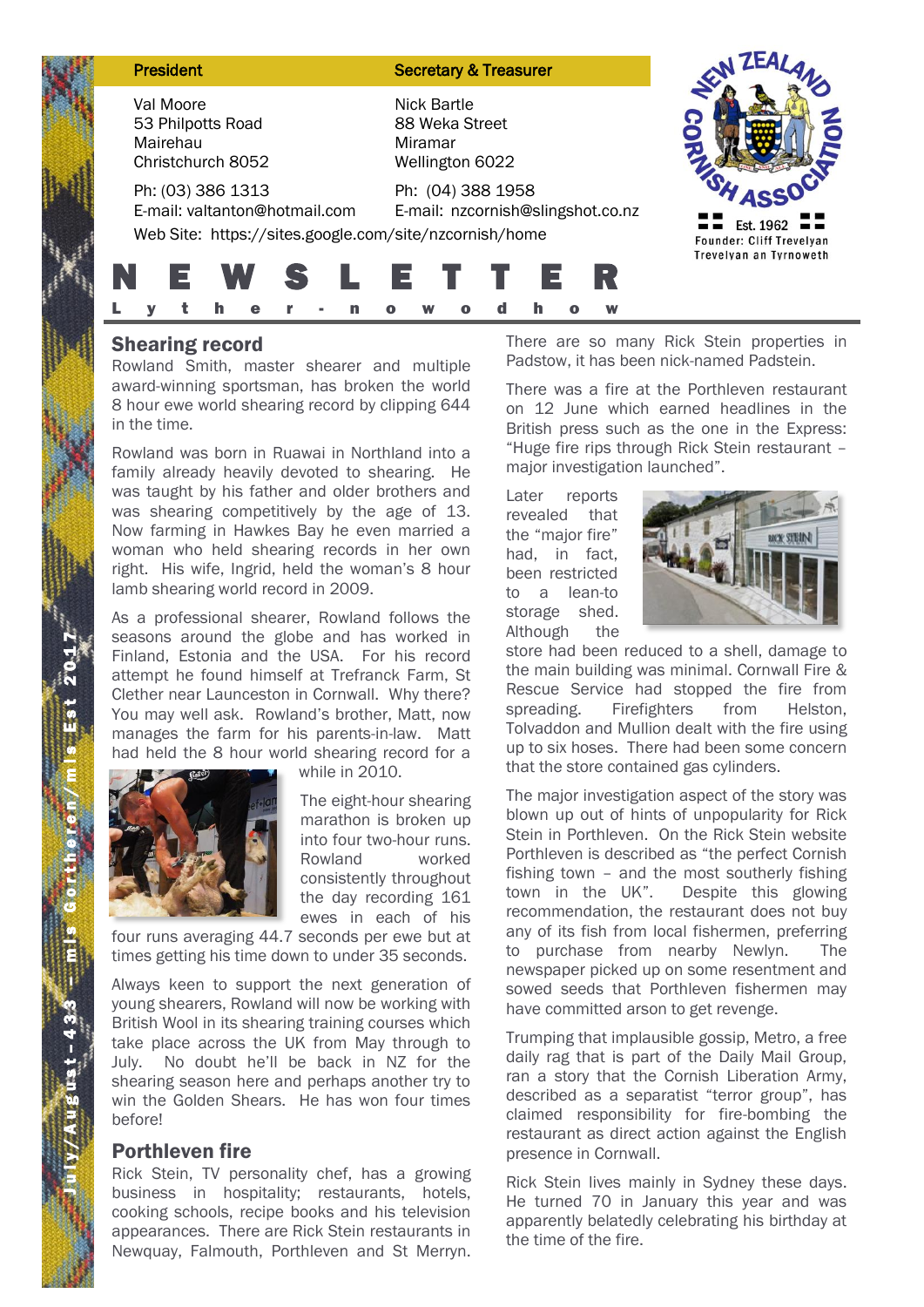## Lions' tour

The tour by the British and Irish Lions rugby team has been credited with generating millions of dollars in tourist spending throughout New



Zealand.

One Cornish rugby fan contributing to NZ's economy was staying near Wellington and got in touch. I was delighted to spend a couple of hours with Tim Nolan before the game against the Hurricanes. We had a

great chat that ranged from the global environment to pasty making. Tim was able to update me on the local news in his wonderful Cornish accent as well as bringing me a copy of the latest West Briton newspaper and other Cornish goodies.

Tim, a retired environmental consultant, has worked for governmental agencies and charities in numerous places around the world including the Solomon Islands, Samoa and Indonesia. Now enjoying life in Lanner (only 2 or 3 miles from my home town of St. Day) we found we shared an interest in certain local hostelries. I was also delighted to find that, although he was here to see the Lions tour, he was actually supporting the All Blacks!

There is rugby throughout Tim's family. His daughter is the marketing manager for Redruth Rugby Club and her husband is their trainer. Tim's wife is Samoan and related to Ma'a Nonu; hence the support for the All Blacks. Tim is, in fact, a frequent visitor to NZ.

The only Cornish player in the Lions squad, Jack Nowell, who featured in the last newsletter, got a short period playing in the test match in Wellington which the Lions won. He was also named on the bench for the final drawn test.

#### My Cousin Rachel

2 N

A new film version of the Daphne du Maurier novel, My Cousin Rachel, has just started screening in local cinemas. The last film of the book was made 65 years ago, shortly after the book was published, starring Richard Burton and Olivia de Havilland.

Written in 1951 while du Maurier was living in Menabilly near Fowey, I had expected it to be similar to the film version of Rebecca, another du Maurier classic, which was written and set around 1935. I was a bit surprised to find that My Cousin Rachel was a Gothic romance set more than a century earlier.

The action takes place on the fictitious Ashley estate in Cornwall, inherited by a young man from his cousin and guardian who has died in Italy. The cousin's widow comes to live with him. They fall in love but the young man struggles with suspicion over the role she played in his cousin's death. The inspiration for the main character came from a 17th century portrait of Rachel Carew. The Carews are a long-standing 'society' family in Cornwall. The story line of the film does not stick strictly to the novel and takes some artistic licence with the ending but stays true to the suspense and overall plot.

I have seen mixed reviews but I enjoyed the movie. The stars of the 2017 release are Rachel Weisz (The Light between Oceans) and Sam Claflin (Hunger



Games). The look and feel of the film was like a slightly tuned-down or low-action Poldark. I have since found out that it was largely filmed on location at Flete Estate in Devon and at West Horsley Place in Surrey which explains why I was unable to recognise any of the "Cornish" countryside!

The first episode of a new series of Poldark has screened on TV just as I write and has set an action-packed pace for the rest of the series including a birth, a marriage, two deaths and a total eclipse of the moon. In the UK the episode attracted 5.5 million viewers.

#### Another Oswald Pryor cartoon



*"An' what part do 'ee come from Maister?" "Gahd's own country, Boy!" "Well! Tha's funny. I should NEVER 'ave picked 'ee fer a Cornishman."*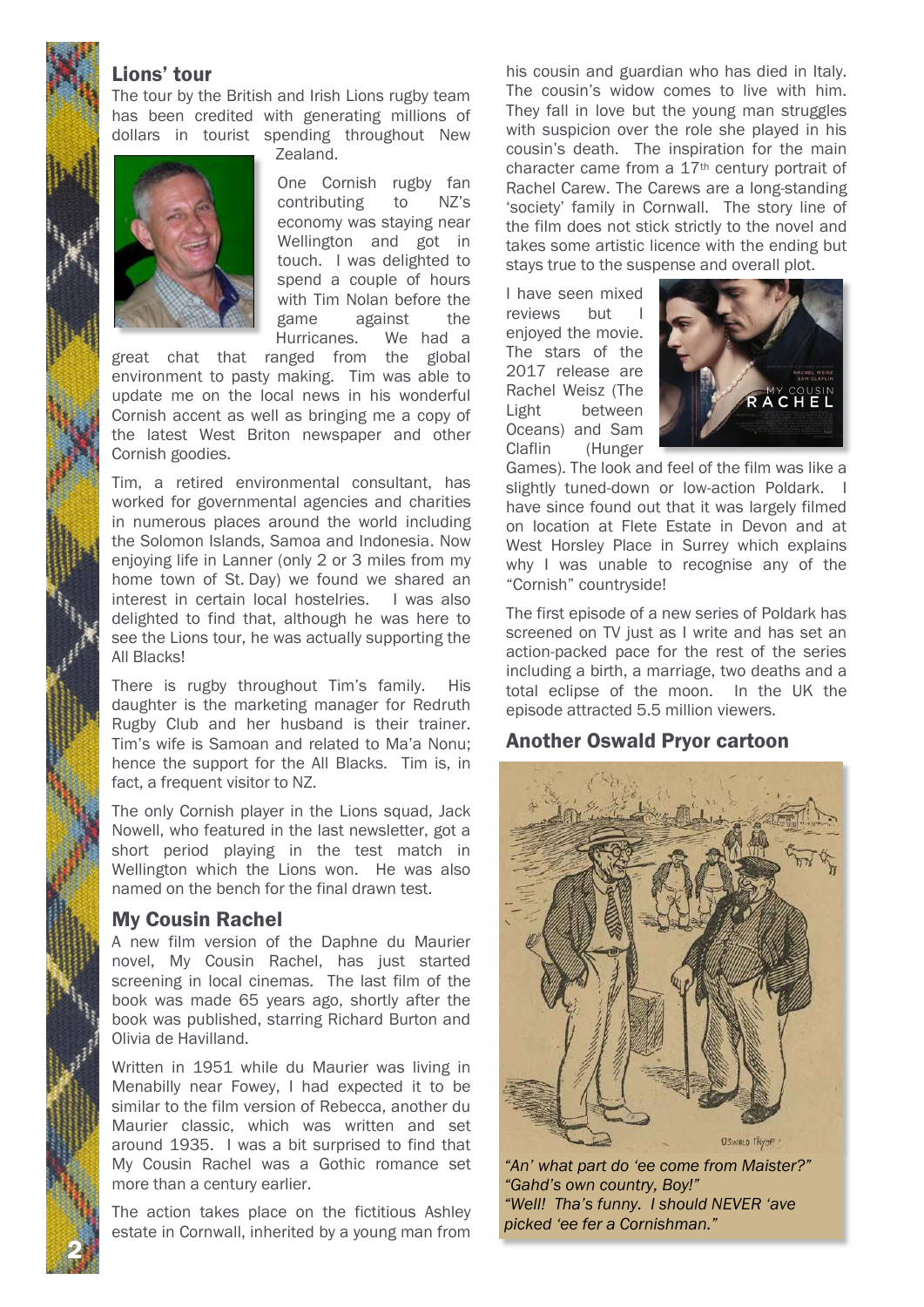# British election

The general election in the UK in the first week of June may seem a long time ago after dropping out of the headlines. The Conservative party did not do as well as expected in many parts and came close to a hung parliament. However, the support for

Theresa May remained strong in Cornwall. All six constituencies in Cornwall returned their Conservative MPs with increased shares of the vote. The darker blues areas on the map indicate an increase of 5% or more.

#### William Murdoch

In almost a classic case of "any excuse for a party" Redruth has developed an annual celebration to commemorate one of its famous historic residents, William Murdoch. This year Murdoch Day was held on 17 June and consisted of parades and dancing through the town, street markets and music.



Murdoch was not Cornish but Scottish. Born in East Ayrshire to a millwright, he excelled at maths and demonstrated skill and interest in mechanics while assisting his father. At the age of 23 he walked to Birmingham and found a job with the engineering firm of Boulton and Watt. One of the partners was the James Watt of steam engine fame.

Murdoch proved himself highly resourceful and valuable to the firm. They promoted him and sent him to Cornwall to manage the installation of steam engines and pumps in the tin and copper mines. He made his home in Redruth from 1779 to 1798 in a house which, in the town of today, seems very small indeed and set in a narrow back alley.

Murdoch needed to come up with quick and ingenious solutions to technical problems to maximise the efficiency of the mine engines and keep ahead of the fierce competition of other engine manufacturers. He turned out to be a consummate inventor and scientist.

He is credited with producing the first selfpropelled steam carriage. It was on a small scale, only a foot high, but he demonstrated it circling around in his living room in 1784 and at the King's Head Hotel in Truro in 1785. This is claimed to be the first public demonstration of steam locomotion. Murdoch developed two larger models but never quite finished the necessary refinements and thereby surrendered the final invention of the full-size steam carriage to

3 N

Richard Trevithick which went up Camborne Hill coming down first in 1801. Trevithick lived next door to Murdoch for a while and it is tempting to think that he picked Murdoch's brains or borrowed his ideas.

Murdoch also invented the sun and planet gear to solve the problem of getting continuous rotational motion from steam engines that had previously been restricted to backward and forward (or up and down) pumping action. As an employee of Boulton and Watt, the design of the gear was patented under the name of James Watt. The firm's own records include a drawing by Murdoch and a letter written by Mr Boulton confirming that the idea originally came from Murdoch.

He did not limit himself to engineering inventions and dabbled in chemistry too. He developed a replacement for isinglass made from local cod rather than from expensive imported sturgeon. Isinglass is used to clarify beer among other things. He also accidently discovered iron cement when ammonium chloride and iron filings mixed in his tool bag. He recognised its usefulness as a sealant for joints in the pipes of steam engines.

However, his main invention and the one of which Redruth is particularly proud is the production of gas for use in lighting homes. He devised ways of producing coal gas by heating coal, capturing it and then reticulating it around his home to replace oil and tallow as principal means of lighting. His Redruth cottage was the first home to be lit in this way.



After leaving Cornwall and returning to Birmingham he perfected the methods of gas production and scaled up his systems to be able to illuminate large factories by 1805 with hundreds of lights.

His commitments to Boulton and Watt were a constraint on his extra-curricular activities and are thought to have prevented him from making the most of the commercial potential of his inventions. One such invention he added to his growing list was the use of compressed air and vacuum to transport capsules along tubes. Better known as Lamson tubes from the largest manufacturer, they started life as a method of distributing messages but their uses soon diversified. They became popular in shops for sending customers' payments to a central cashier (Kirkcaldie & Stains in Wellington had them in use into the 1980s) and are still used to carry medical samples to the laboratories around some hospitals.